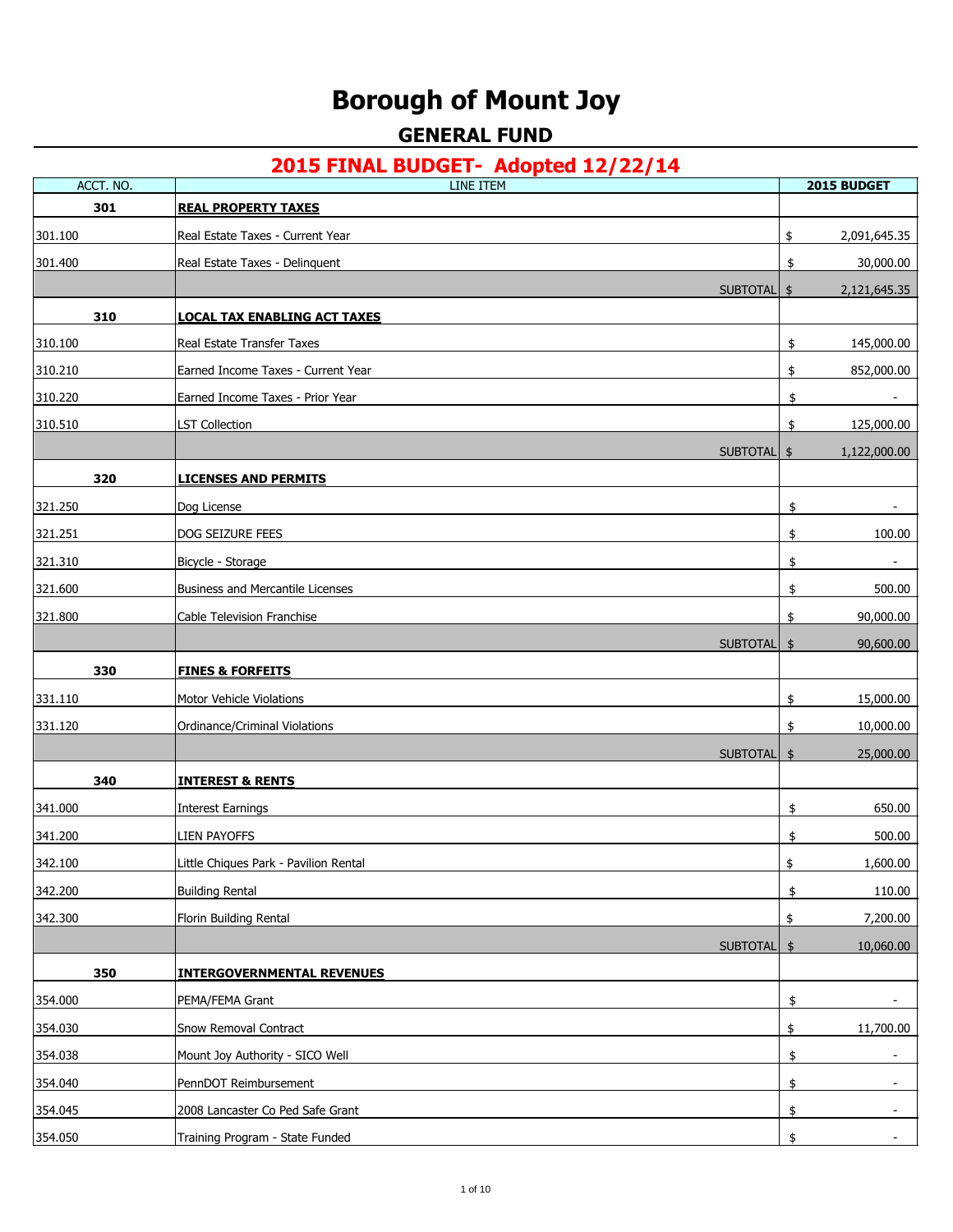| ACCT. NO. | LINE ITEM                                        | 2015 BUDGET                    |
|-----------|--------------------------------------------------|--------------------------------|
| 354.090   | <b>DCED Main St Grant</b>                        | \$                             |
| 354.094   | Economic Dev Breakfast                           | \$                             |
| 354.095   | Amtrak Train Station Commission / Reimbursements | \$                             |
| 354.410   | Township Parks Reimbursement (Wages Only)        | 100.00<br>\$                   |
| 355.010   | Public Utility Realty Tax                        | 4,000.00<br>\$                 |
| 355.080   | Beverage Tax                                     | \$<br>1,650.00                 |
| 355.120   | State Allocation - Pension                       | 123,981.66<br>\$               |
| 355.130   | Volunteer Fire Co. Relief                        | 50,000.00<br>\$                |
| 357.070   | Dare/K-9 Grant - Crime Prevention                | \$                             |
| 357.090   | Police Services Grants - COPS Grant              | \$<br>$\overline{\phantom{a}}$ |
| 357.080   | <b>Traffic Safety Grants</b>                     | \$                             |
| 357.905   | <b>Grandview Acquisitions</b>                    | \$                             |
|           | SUBTOTAL                                         | 191,431.66<br>\$               |
| 360       | <b>CONSTRUCTION PERMITS / FEES / LICENSE</b>     |                                |
| 361.300   | Zoning Fees & Plan Submittals                    | \$<br>6,000.00                 |
| 361.320   | Fees - Engineering \ Legal Review Reimbursements | \$<br>100.00                   |
| 361.330   | <b>Construction Permit Fees</b>                  | 30,000.00<br>\$                |
| 361.331   | Stormwater Permit Fees                           | \$<br>2,000.00                 |
| 361.340   | Apartment License Fees                           | 53,965.00<br>\$                |
|           | <b>SUBTOTAL</b>                                  | 92,065.00<br>\$                |
| 360       | <b>DEPARTMENTAL EARNINGS</b>                     |                                |
| 361.600   | <b>Tax Collection Services</b>                   | \$<br>15,000.00                |
| 362.100   | Police Services                                  | 8,000.00<br>\$                 |
| 363.100   | <b>Street Openings</b>                           | 1,000.00<br>\$                 |
|           | SUBTOTAL \$                                      | 24,000.00                      |
| 380       | MISCELLANEOUS REVENUE / REIMBURSEMENT            |                                |
| 380.010   | Misc. Revenue Receipts/Donations                 | \$<br>500.00                   |
| 380.012   | Misc. Reimbursement                              | \$<br>6,000.00                 |
| 387.000   | Fees-In-Lieu of Taxes                            | \$<br>8,700.00                 |
| 387.012   | Lakes Phase 2 (SERVICES CONTRACT)                | 1,000.00<br>\$                 |
|           | <b>SUBTOTAL</b>                                  | 16,200.00<br>\$                |
| 390       | <b>MISCELLANEOUS REVENUE / REIMBURSEMENTS</b>    |                                |
| 391.010   | Sale of Property & Supplies                      | \$<br>50.00                    |
| 392.000   | Project Manager's Agreement - Authority          | \$                             |
| 392.010   | Secretary's Agreement - Authority                | \$                             |
| 392.013   | Authority Utility Reimbursement                  | 11,000.00<br>\$                |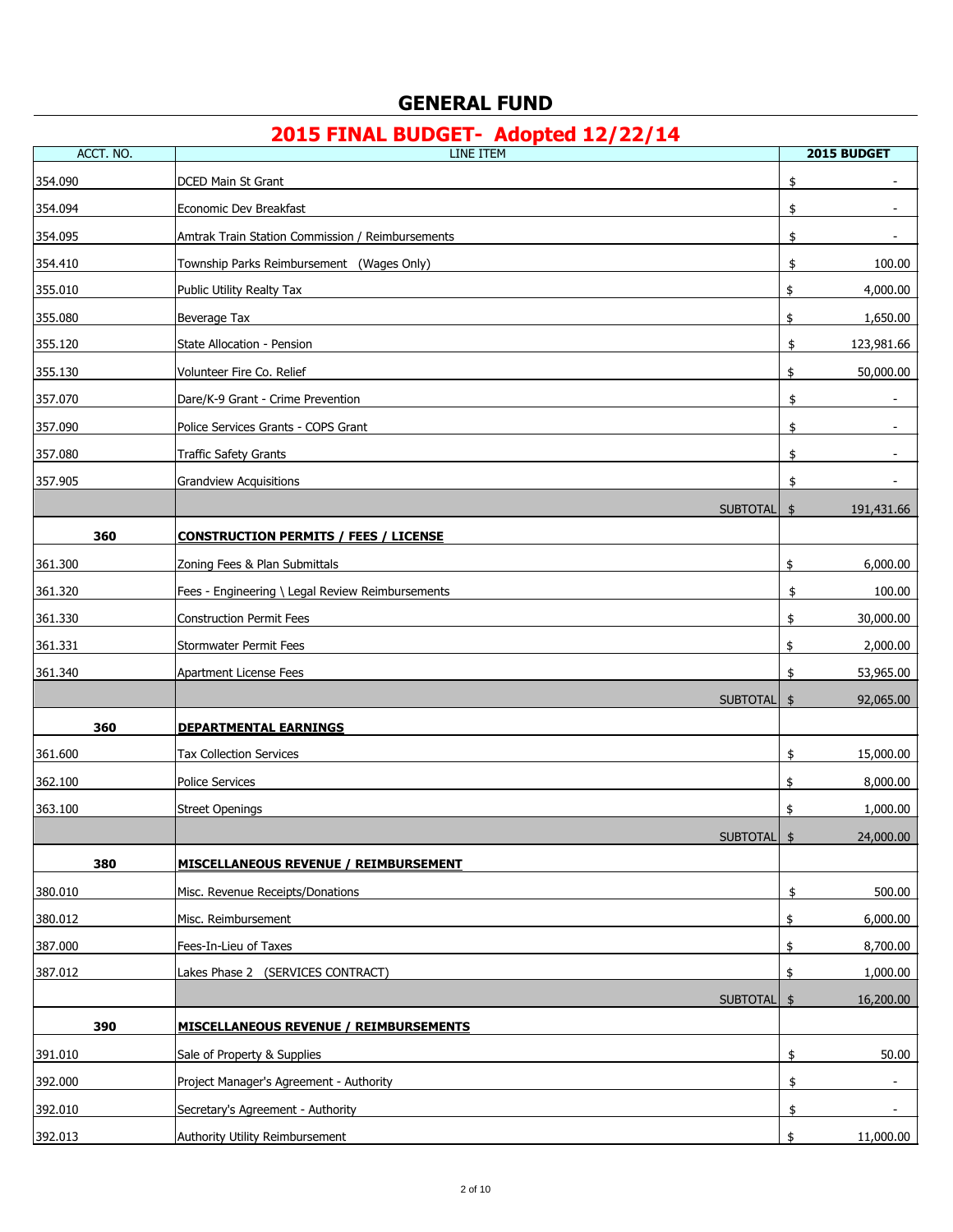| ACCT. NO. | LINE ITEM                                                                                                                                                                    |     | 2015 BUDGET  |
|-----------|------------------------------------------------------------------------------------------------------------------------------------------------------------------------------|-----|--------------|
| 392.015   | Authority Maintenance Reimbursement                                                                                                                                          |     | 22,543.00    |
| 392.017   | Main Street Reimbursement                                                                                                                                                    | S   | 65,000.00    |
| 392.030   | Transfer from Capital Fund                                                                                                                                                   | \$  |              |
| 392.270   | Transfer from Refuse Fund                                                                                                                                                    |     | 200,000.00   |
| 392.300   | Proceeds of Capital Lease Tran                                                                                                                                               | \$. |              |
| 392.500   | Insurance Fund Rebate                                                                                                                                                        |     |              |
| 394.000   | Proceeds of Debt                                                                                                                                                             |     |              |
| 399.000   | Use of Fund Balance Reserves to fund: Carry over stormwater project- \$50,000.00, Self Insured Medical<br>Payments- \$50,000.00, and Visio/Dental In-house coverage- \$4,000 |     | 104,000.00   |
|           | <b>SUBTOTALI</b>                                                                                                                                                             | \$. | 402,593.00   |
|           | <b>Total Receipts &amp; Balance</b>                                                                                                                                          | S.  | 4,095,595.01 |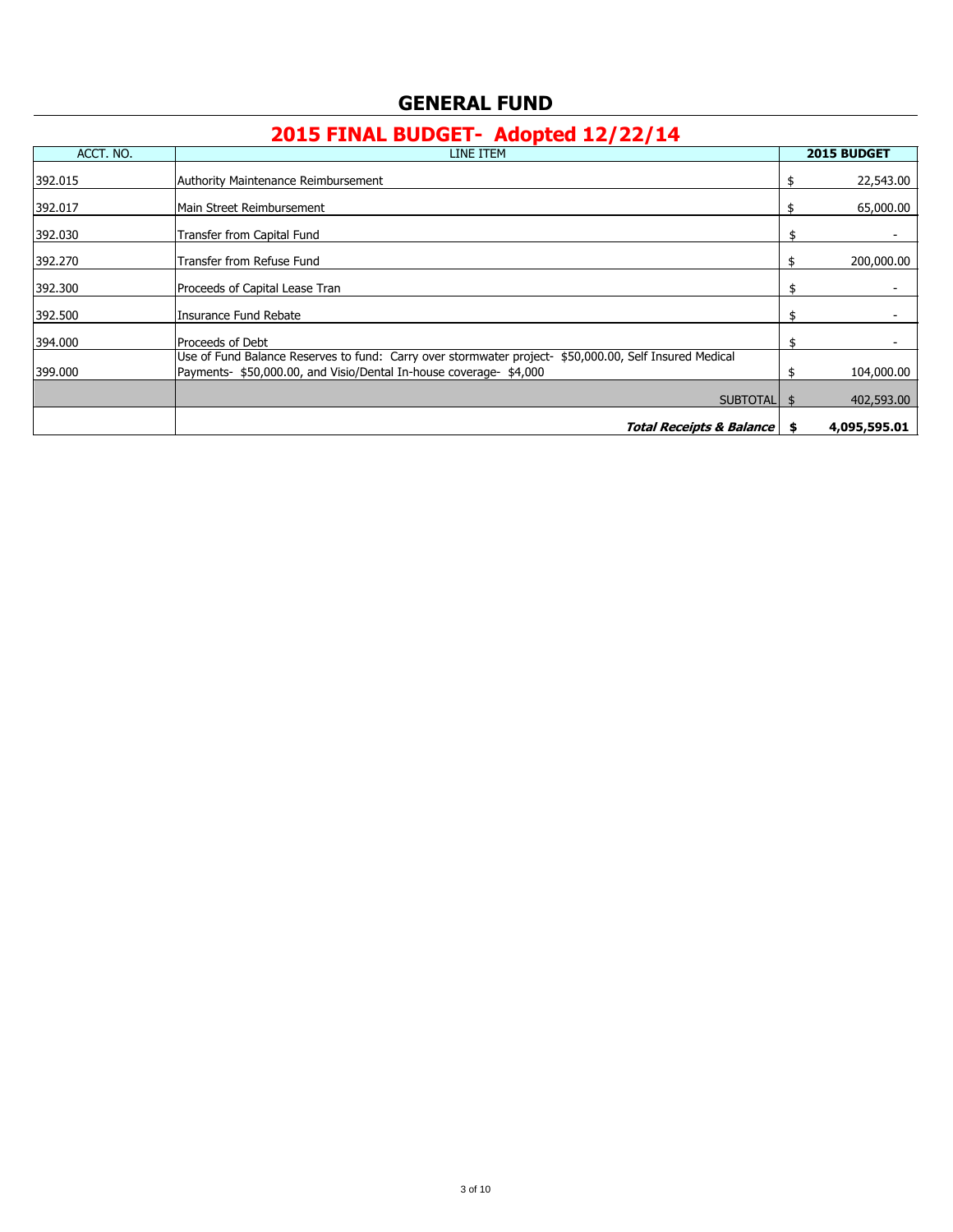| ACCT. NO.           | <b>LINE ITEM</b>                               | 2015 BUDGET                 |
|---------------------|------------------------------------------------|-----------------------------|
| <b>EXPENDITURES</b> |                                                |                             |
|                     | GENERAL GOVERNMENT                             |                             |
| 400                 | <b>GENERAL GOVERNMENT - ADMINISTRATION</b>     |                             |
| 400.111             | Salaries of Councilpersons                     | \$<br>4,980.00              |
| 400.116             | Salary of Mayor                                | 840.00<br>\$                |
| 400.142             | Salary of Receptionist/Clerk                   | \$<br>13,780.00             |
| 400.143             | Administrative Assistant                       | 18,304.00<br>\$             |
| 400.174             | Training                                       | 250.00<br>\$                |
| 400.183             | Overtime Wages                                 | 500.00<br>\$                |
| 400.185             | Main Street Mount Joy Wages                    | \$<br>41,000.00             |
| 400.200             | Materials & Supplies                           | \$<br>3,800.00              |
| 400.238             | Uniforms / Clothing Allowance                  | 250.00<br>\$                |
| 400.300             | General Expense                                | \$<br>7,600.00              |
| 400.310             | <b>Banking Service Charges</b>                 | \$<br>1,500.00              |
| 400.311             | <b>Auditing Services</b>                       | 36,000.00<br>\$             |
| 400.321             | Communication Expense - Phone                  | 4,600.00<br>\$              |
| 400.326             | Communication Expense - Radio                  | \$                          |
| 400.330             | Vehicle Operating Expense                      | \$                          |
| 400.340             | Advertising and Printing                       | \$<br>1,500.00              |
| 400.375             | Equipment Maintenance & Repair                 | 1,500.00<br>\$              |
| 400.420             | Dues, Subscriptions, Conventions, Etc.         | \$<br>2,500.00              |
| 400.450             | Contracted Services                            | \$<br>60,732.00             |
| 400.540             | Lakes Phase 2 - Services Contributions         | \$<br>1,000.00              |
| 400.750             | Minor Equipment Purchases                      | \$<br>1,000.00              |
| 401.121             | Salary of Manager                              | 73,971.45<br>\$             |
| 401.122             | Salary of Projects Manager                     | \$                          |
| 402.114             | Salary of Treasurer                            | 500.00<br>\$                |
| 402.130             | Salary of Bookkeeper/Clerk                     | 42,303.71<br>\$             |
| 404.314             | <b>Borough Legal Services</b>                  | \$<br>9,000.00              |
| 404.316             | Reimbursable Legal Services                    | 100.00<br>\$                |
|                     | <b>SUBTOTAL</b>                                | $\frac{1}{2}$<br>327,511.16 |
| 403                 | <b>GENERAL GOVERNMENT - TAX COLLECTION</b>     |                             |
| 403.200             | Materials & Supplies                           | \$<br>1,500.00              |
| 403.900             | Real Estate Tax Appeals                        | 300.00<br>\$                |
|                     | <b>SUBTOTAL</b>                                | $\frac{1}{2}$<br>1,800.00   |
| 409                 | <b>GENERAL GOVERNMENT - MUNICIPAL BUILDING</b> |                             |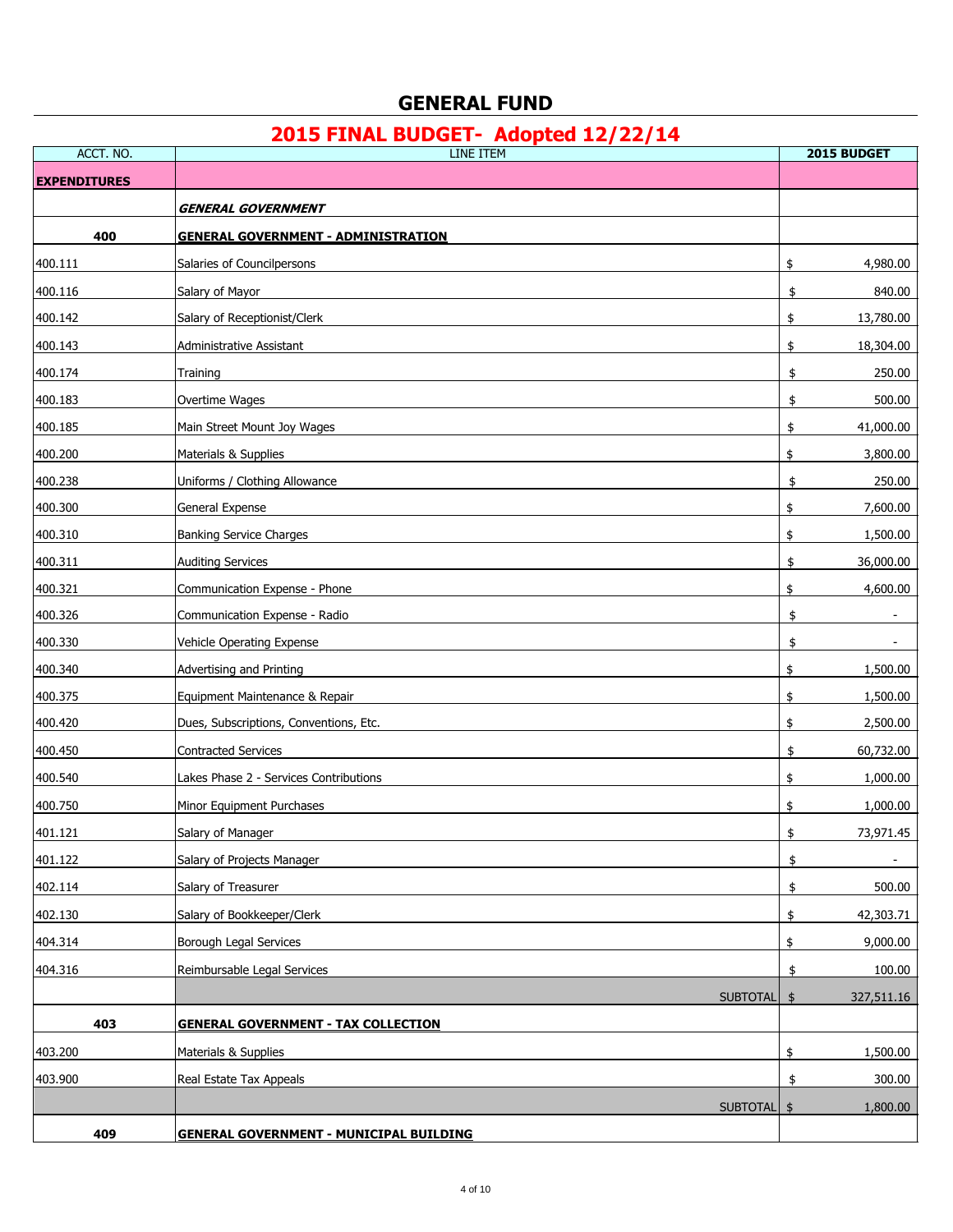| ACCT. NO. | LINE ITEM                                              | 2015 BUDGET                    |
|-----------|--------------------------------------------------------|--------------------------------|
| 409.111   | Maintenance Employee                                   | \$<br>4,660.98                 |
| 409.200   | Materials & Supplies                                   | \$<br>1,300.00                 |
| 409.360   | Utilities (Gas & Electric)                             | \$<br>15,000.00                |
| 409.370   | Maintenance & Repairs                                  | 16,000.00<br>\$                |
|           | <b>SUBTOTAL</b>                                        | 36,960.98<br>\$                |
|           | TOTAL GENERAL GOVERNMENT                               | 366,272.14<br>\$               |
|           |                                                        |                                |
|           | <b>PUBLIC SAFETY</b>                                   |                                |
| 410       | <b>PROTECTION TO PERSONS &amp; PROPERTY - POLICE</b>   |                                |
| 410.122   | Salary of Chief                                        | 85,000.00<br>\$                |
| 410.130   | Salary of Patrol Officers                              | \$<br>752,444.00               |
| 410.135   | Salary of Part Time Patrol Officers                    | 15,000.00<br>\$                |
| 410.137   | Salary of Part-Time Clerks                             | \$<br>33,061.00                |
| 410.140   | Salary of Administrative Assistant                     | \$<br>36,608.00                |
| 410.174   | <b>Training Expense</b>                                | \$<br>12,000.00                |
| 410.175   | Training Expense - State Funded                        | \$                             |
| 410.179   | Tuition Reimbursement                                  | \$<br>4,000.00                 |
| 410.182   | Longevity Pay                                          | \$<br>9,200.00                 |
| 410.183   | Overtime Wages                                         | 75,000.00<br>\$                |
| 410.200   | Materials & Supplies                                   | 6,000.00<br>\$                 |
| 410.238   | Uniforms                                               | 20,000.00<br>\$                |
| 410.300   | General Expense                                        | \$<br>7,500.00                 |
| 410.314   | Legal Fees                                             | \$<br>25,000.00                |
| 410.321   | Communication Expense - Phone                          | \$<br>12,000.00                |
| 410.326   | Vehicle Equipment Maintenance & Repair / Radio Repairs | 6,000.00<br>\$                 |
| 410.330   | Vehicle Operating Expense                              | 18,000.00<br>\$                |
| 410.336   | Vehicle Purchase / Lease                               | \$<br>$\overline{\phantom{a}}$ |
| 410.340   | Advertising                                            | 100.00<br>\$                   |
| 410.370   | Vehicle Maintenance / Repair                           | 5,000.00<br>\$                 |
| 410.420   | Dues and Subscriptions                                 | \$<br>1,000.00                 |
| 410.450   | <b>Contracted Services</b>                             | 18,000.00<br>\$                |
| 410.470   | Crime Prevention Programs                              | \$                             |
| 410.490   | County Treasurer/ Licenses                             | \$<br>1,400.00                 |
| 410.491   | Dog Housing                                            | 5,000.00<br>\$                 |
| 410.500   | Drug Task Force Contribution                           | 8,000.00<br>\$                 |
| 410.750   | Equipment Purchase / Rent                              | 30,000.00<br>\$                |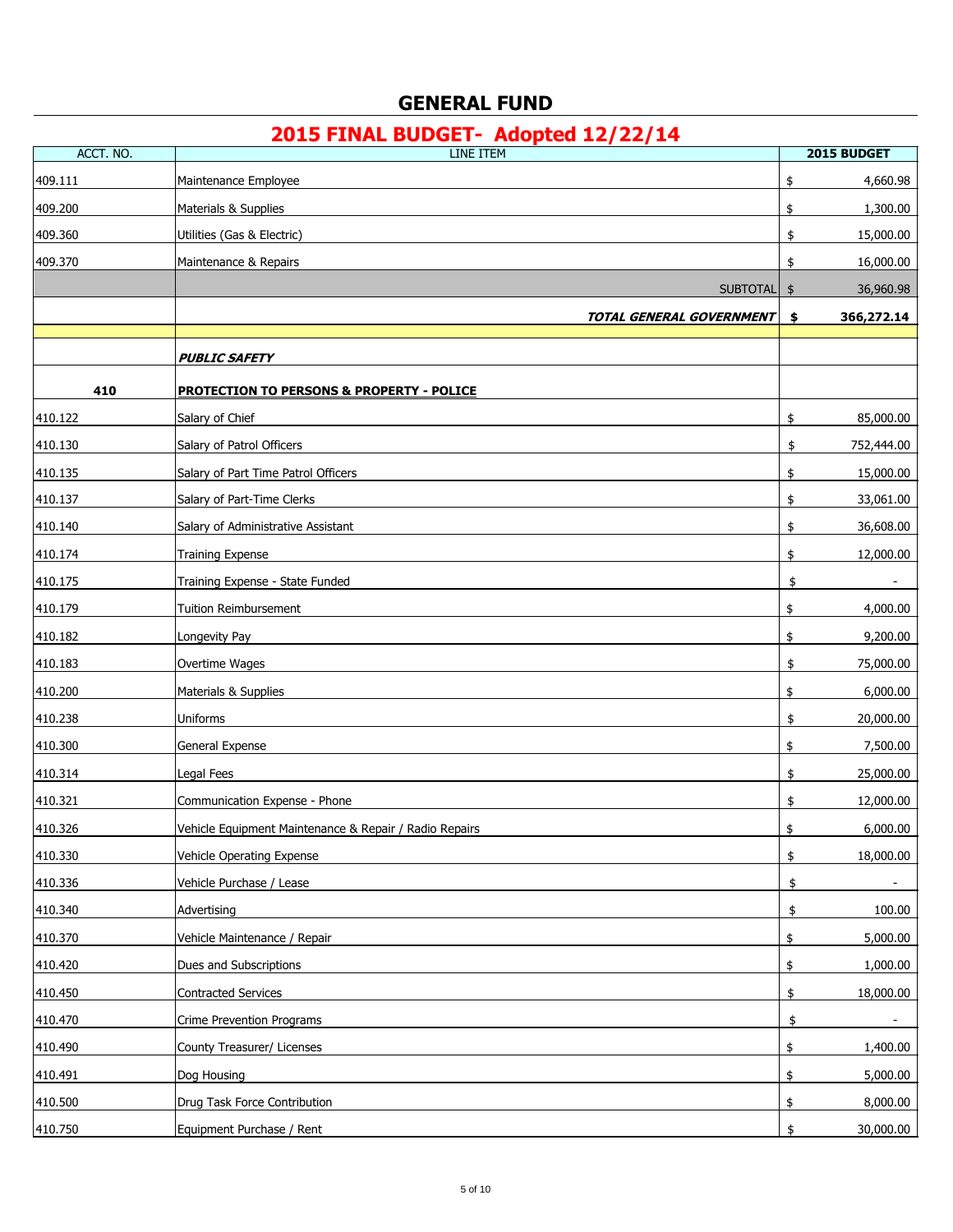| ACCT. NO. | <b>LINE ITEM</b>                                   |               | 2015 BUDGET  |
|-----------|----------------------------------------------------|---------------|--------------|
|           | SUBTOTAL \$                                        |               | 1,185,313.00 |
| 411       | <b>PROTECTION TO PERSONS &amp; PROPERTY - FIRE</b> |               |              |
| 411.174   | <b>Training Expenses</b>                           | \$            | 3,000.00     |
| 411.500   | Contribution to Fire Department Mount Joy          | \$            | 58,000.00    |
| 411.520   | Contribution to Fire Police                        | \$            | 4,000.00     |
| 411.550   | Volunteer Fire Relief Association                  | \$            | 50,000.00    |
| 411.560   | Contribution to Ambulance Association              | \$            |              |
| 411.740   | Major Equipment Contribution                       | \$            | 60,000.36    |
|           | <b>SUBTOTAL</b>                                    | $\frac{1}{2}$ | 175,000.36   |
| 415       | <b>EMERGENCY MANAGEMENT</b>                        |               |              |
| 415.000   | <b>Emergency Management</b>                        | \$            | 2,500.00     |
|           | <b>SUBTOTAL</b>                                    | \$            | 2,500.00     |
|           | <b>TOTAL PUBLIC SAFETY</b>                         | \$            | 1,362,813.36 |
|           |                                                    |               |              |
|           | <b>ZONING / PLANNING DEPARTMENT</b>                |               |              |
| 414       | PLANNING, ZONING & CODES COMPLIANCE                |               |              |
| 414.102   | Salary of Sewage Enforcement Officer               | \$            | 100.00       |
| 414.120   | Salaries of Zoning Hearing Board                   | \$            | 500.00       |
| 414.130   | Salary of Code Enforcement Officer                 | \$            | 54,269.94    |
| 414.174   | Training                                           | \$            | 600.00       |
| 414.200   | Materials & Supplies                               | \$            | 400.00       |
| 414.300   | General Expense                                    | \$            | 350.00       |
| 414.310   | Planning Studies                                   | \$            |              |
| 414.313   | <b>Engineering Review Fees</b>                     | \$            | 4,000.00     |
| 414.314   | Legal Expenses                                     | \$            | 6,000.00     |
| 414.316   | Reimbursable Engineering/Legal Review Fees         | \$            | 300.00       |
| 414.321   | Communications - Phone                             | \$            |              |
| 414.330   | Vehicle Operating Expense                          | \$            | 250.00       |
| 414.336   | Vehicle Purchase / Lease                           | \$            |              |
| 414.340   | Advertising & Printing                             | \$            | 4,000.00     |
| 414.370   | Vehicle Maintenance Expense                        | \$            | 700.00       |
| 414.420   | Dues, Subscriptions                                | \$            | 300.00       |
| 414.450   | <b>Contracted Services</b>                         | \$            | 17,195.00    |
| 414.451   | <b>Building Permit Training Fees</b>               | \$            | 800.00       |
| 414.460   | Property Maintenance/Mowing                        | \$            | 1,000.00     |
| 414.470   | Apartment Inspection Fees                          | \$            | 6,720.00     |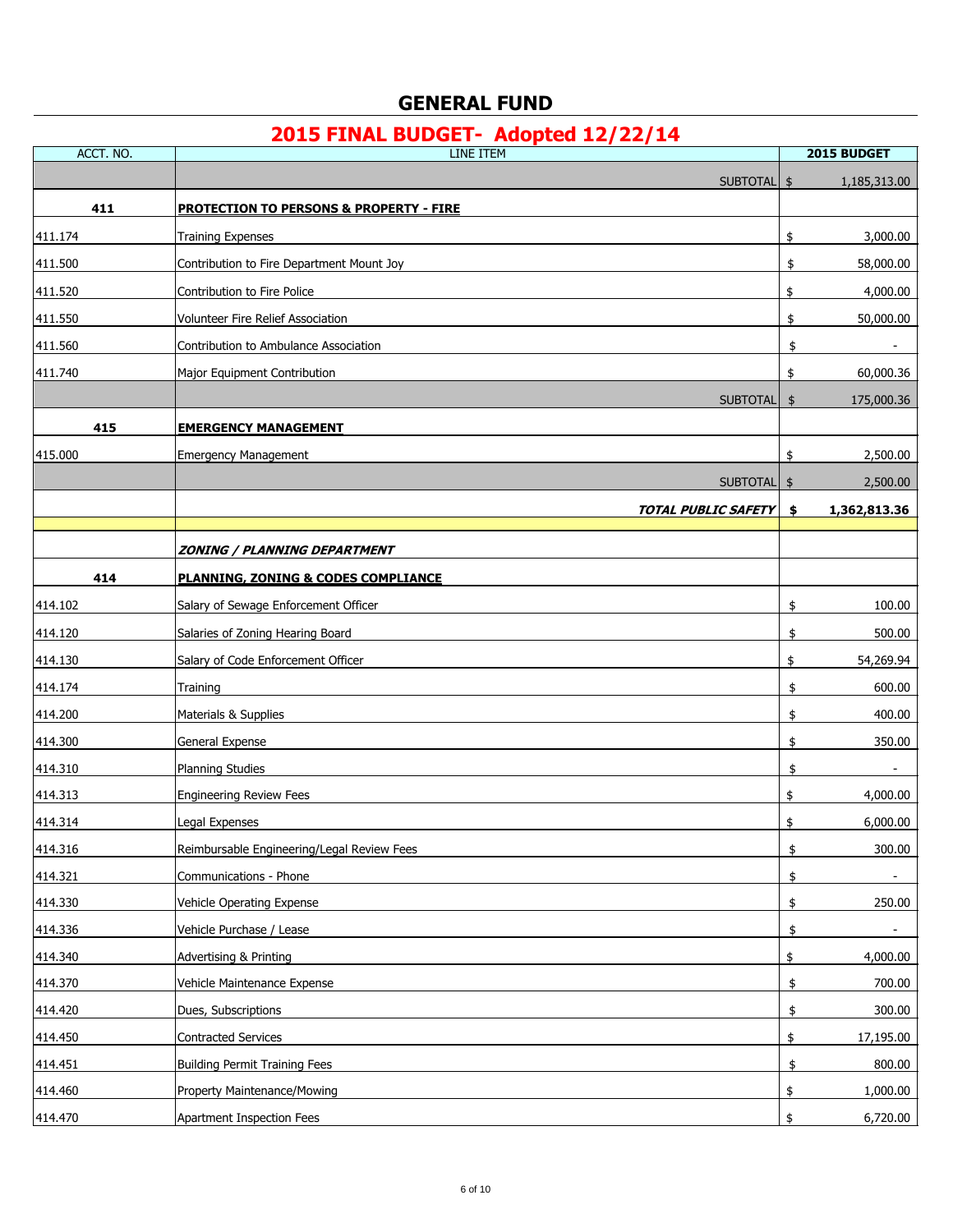| ACCT. NO. | LINE ITEM                                                        | 2015 BUDGET                    |
|-----------|------------------------------------------------------------------|--------------------------------|
| 414.750   | Equipment Purchases / Rent                                       | 300.00<br>\$                   |
|           | <b>SUBTOTAL</b>                                                  | 97,784.94<br>\$                |
|           | <b>TOTAL ZONING / PLANNING DEPARTMENT</b>                        | 97,784.94<br>\$                |
|           |                                                                  |                                |
|           | <b>PUBLIC WORKS</b>                                              |                                |
| 430       | <b>HIGHWAYS - GENERAL</b>                                        |                                |
| 430.122   | Wages - Public Works Director                                    | 46,966.00<br>\$                |
| 430.127   | Wages- Asst. PW Director 1/4 year                                | \$                             |
| 430.130   | Wages - Labor                                                    | \$<br>189,700.00               |
| 430.174   | Training                                                         | \$<br>1,500.00                 |
| 430.183   | Overtime Wages                                                   | 9,000.00<br>\$                 |
| 430.200   | Materials & Supplies                                             | 5,000.00<br>\$                 |
| 430.238   | Uniforms                                                         | 2,200.00<br>\$                 |
| 430.300   | General Expense                                                  | \$<br>1,500.00                 |
| 430.313   | Engineering                                                      | 20,000.00<br>\$                |
| 430.314   | Legal Services                                                   | \$<br>4,000.00                 |
| 430.321   | Communications Expense - Phones                                  | 4,000.00<br>\$                 |
| 430.326   | Communications Expense - Radio                                   | \$<br>1,500.00                 |
| 430.330   | Vehicle Operating Expense                                        | 16,000.00<br>\$                |
| 430.336   | Vehicle Purchase / Lease                                         | \$<br>$\overline{\phantom{a}}$ |
| 430.340   | Advertising                                                      | 3,000.00<br>\$                 |
| 430.360   | Utilities (Gas & Electric)                                       | \$<br>10,000.00                |
| 430.370   | Vehicle Maintenance & Repairs                                    | \$                             |
| 430.375   | Equipment Maintenance & Repairs                                  | \$<br>5,300.00                 |
| 430.470   | <b>Building Maintenance &amp; Repairs</b>                        | 16,250.00<br>\$                |
| 430.750   | Equipment Purchase / Rental                                      | $\frac{1}{2}$<br>1,500.00      |
| 431.000   | <b>Street Sweeping</b>                                           | \$                             |
| 434.000   | <b>Street Lighting</b>                                           | 88,000.00<br>\$                |
| 435.600   | Reconstruction of Sidewalk and Crosswalks                        | 5,000.00<br>\$                 |
| 435.601   | Reconstruction/Repairs of Sidewalks-Main St. Revitalization Area | 1,000.00<br>\$                 |
| 435.812   | Grandview                                                        | \$<br>$\overline{\phantom{a}}$ |
| 435.813   | <b>YMCA</b>                                                      | \$<br>$\overline{\phantom{a}}$ |
| 435.817   | Train Station Project                                            | \$                             |
|           | SUBTOTAL                                                         | \$<br>431,416.00               |
| 432       | <b>HIGHWAY MAINTENANCE - SNOW &amp; ICE REMOVAL</b>              |                                |
| 432.200   | Materials & Supplies                                             | \$<br>15,000.00                |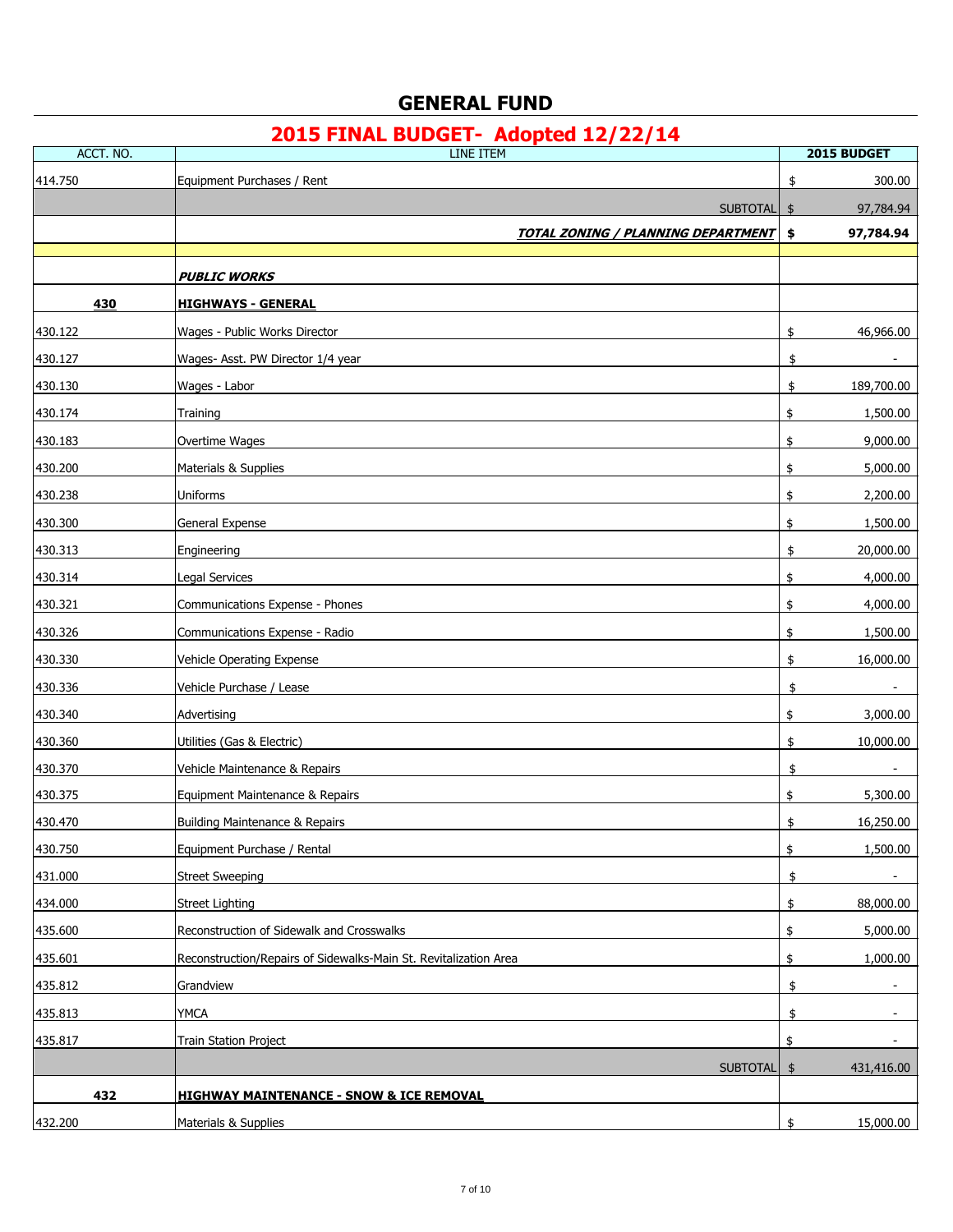| ACCT. NO.          | $\sim$<br><u> 2000 - 1</u><br>LINE ITEM            | 2015 BUDGET                    |
|--------------------|----------------------------------------------------|--------------------------------|
| 432.336            | Vehicle Purchase / Lease                           | \$                             |
| 432.375            | Equipment Maintenance & Repairs                    | \$<br>4,000.00                 |
| 432.450            | <b>Contracted Services</b>                         | 3,500.00<br>\$                 |
| 432.750            | Equipment Purchases / Rent                         | \$<br>3,000.00                 |
|                    | <b>SUBTOTAL</b>                                    | 25,500.00<br>$\frac{1}{2}$     |
| 433                | <b>HIGHWAY MAINTENANCE - TRAFFIC CONTROL</b>       |                                |
| 433.000            | <b>Street Signs</b>                                | \$<br>2,131.00                 |
| 433.022            | <b>Street Painting/Marking</b>                     | 2,000.00<br>\$                 |
| 433.300            | General Expense                                    | \$                             |
| 433.360            | Utilities (Electric / Gas)                         | \$<br>8,000.00                 |
| 433.370            | Maintenance & Repairs - Signals                    | 3,500.00<br>\$                 |
| 433.375            | Equipment Maintenance & Repairs                    | \$<br>$\overline{\phantom{a}}$ |
| 433.750            | Minor Purchases                                    | \$<br>4,500.00                 |
|                    | SUBTOTAL                                           | 20,131.00<br>$\frac{1}{2}$     |
| 438                | HIGHWAY MAINTENANCE - TO HIGHWAYS AND BRIDGES      |                                |
| 438.200            | Materials & Supplies                               | \$<br>15,000.00                |
| 438.300            | <b>General Expense</b>                             | \$                             |
| 438.600            | <b>Street &amp; Alley Maintenance</b>              | 8,000.00<br>\$                 |
|                    | <b>SUBTOTAL</b>                                    | 23,000.00<br>\$                |
| 446                | <b>STORMWATER MANAGEMENT</b>                       |                                |
| 446.200            | Materials & Supplies                               | 58,000.00<br>\$                |
| 446.450            | <b>Contracted Services</b>                         | 39,900.00<br>\$                |
|                    | SUBTOTAL                                           | 97,900.00<br>$\frac{1}{2}$     |
|                    | <b>TOTAL PUBLIC WORKS</b>                          | 597,947.00<br>\$               |
|                    | <b>PARKS DEPARTMENT - CULTURE &amp; RECREATION</b> |                                |
| 451                | <b>PARKS DEPARTMENT SHOP</b>                       |                                |
| 451.100            |                                                    | 10,000.00<br>\$                |
|                    | <b>Florin Station</b>                              |                                |
|                    | <b>SUBTOTAL</b>                                    | 10,000.00<br>$\frac{1}{2}$     |
| 454                | <b>PARKS &amp; PLAYGROUNDS</b>                     |                                |
| 454.122            | <b>Wages Supervisor</b>                            | \$<br>46,805.91                |
| 454.130            | Labor                                              | \$<br>53,390.89                |
| 454.174            | Training                                           | \$<br>300.00                   |
| 454.183<br>454.200 | Overtime<br>Materials & Supplies                   | \$<br>4,000.00<br>6,000.00     |
| 454.238            | Uniforms                                           | \$<br>400.00                   |
|                    |                                                    | \$                             |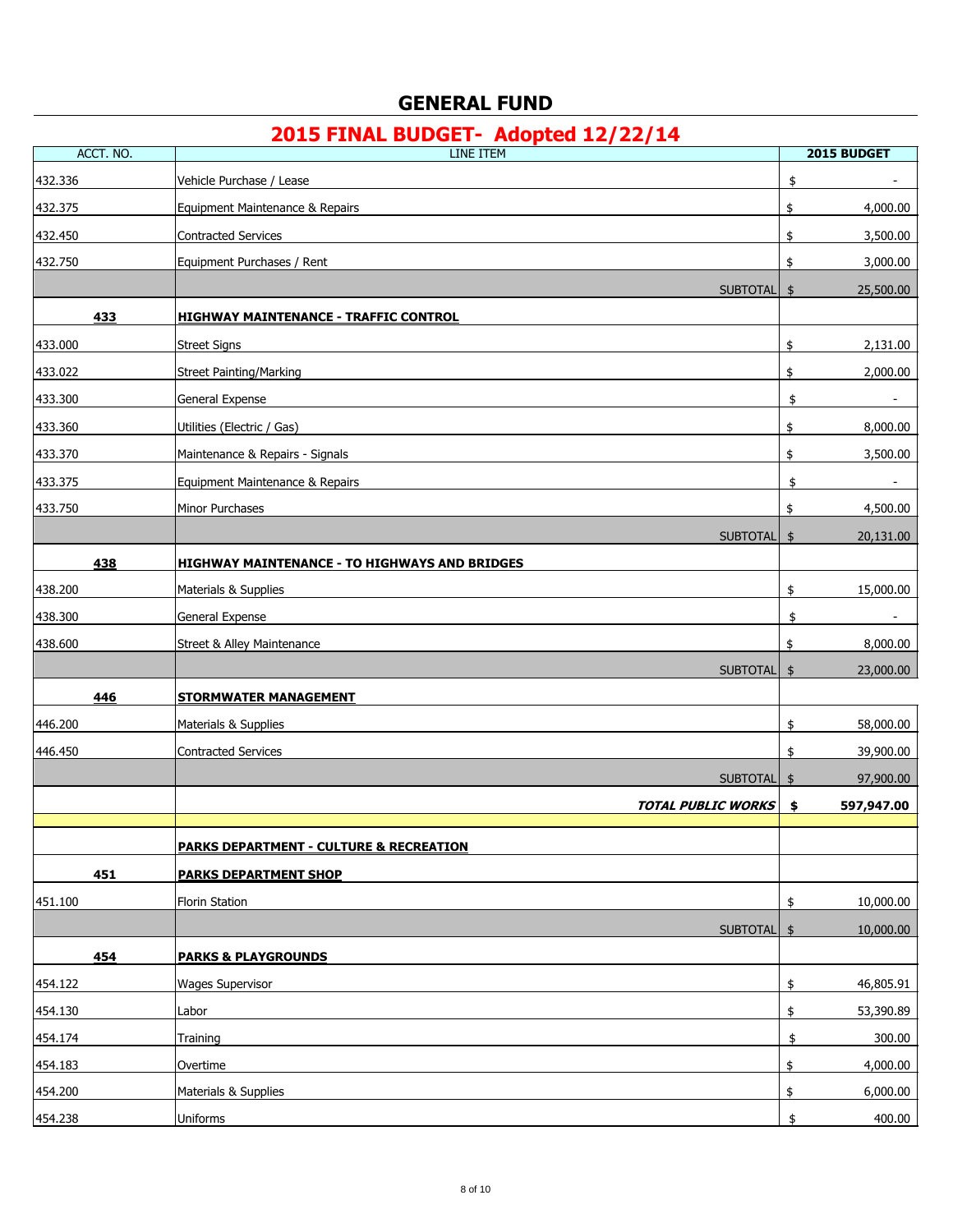| ACCT. NO. | <b>LINE ITEM</b>                                       | 2015 BUDGET      |
|-----------|--------------------------------------------------------|------------------|
| 454.300   | General Expense                                        | \$<br>500.00     |
| 454.321   | Phone                                                  | \$<br>2,000.00   |
| 454.326   | Radio                                                  | 200.00<br>\$     |
| 454.330   | Vehicle Operating Expense                              | 5,500.00<br>\$   |
| 454.336   | Vehicle Purchase / Lease                               | \$               |
| 454.340   | Advertising                                            | \$<br>500.00     |
| 454.360   | Utilities (Electric in parks)                          | 4,000.00<br>\$   |
| 454.370   | Maintenance & Repairs                                  | \$<br>1,500.00   |
| 454.375   | Equipment Maintenance & Repairs                        | \$<br>5,000.00   |
| 454.400   | Tree Maintenance & Replacement                         | \$<br>4,500.00   |
| 454.450   | <b>Contracted Services</b>                             | \$<br>6,000.00   |
| 454.600   | <b>Reconstruction/Major Repairs</b>                    | 8,500.00<br>\$   |
| 454.750   | Equipment Purchase/Rental                              | \$<br>1,200.00   |
|           | <b>SUBTOTAL</b>                                        | 150,296.80<br>\$ |
| 455       | <b>SHADE TREES</b>                                     |                  |
| 455.000   | Shade Trees                                            | 500.00<br>\$     |
| 455.370   | <b>Street Tree Maintenance</b>                         | 1,000.00<br>\$   |
| 455.600   | Construction / Major Repairs                           | \$               |
|           | <b>SUBTOTAL</b>                                        | 1,500.00<br>\$   |
| 456       | <b>LIBRARY / OTHER ORGANIZATIONS</b>                   |                  |
| 456.370   | Mount Joy Historical Society                           | \$<br>3,000.00   |
| 456.371   | Mount Joy Food Bank                                    | \$<br>4,200.00   |
| 456.500   | Contributions to Milanoff Schock Library               | \$<br>30,574.00  |
|           | <b>SUBTOTAL</b>                                        | 37,774.00<br>\$  |
|           | <b>TOTAL CULTURE &amp; RECREATION</b>                  | 199,570.80<br>\$ |
|           |                                                        |                  |
|           | ECONOMIC / COMMUNITY DEVELOPMENT                       |                  |
| 463       | <b>ECONOMIC DEVELOPMENT</b>                            |                  |
| 463.000   | Contribution to Main Street Program                    | \$<br>18,996.00  |
|           | <b>SUBTOTAL</b>                                        | 18,996.00<br>\$  |
|           | TOTAL COMMUNITY DEVELOPMENT                            | 18,996.00<br>\$  |
|           | <b>DEBT SERVICE, INSURANCES &amp; CAPITAL PLANNING</b> |                  |
| 471       | <b>DEBT SERVICE</b>                                    |                  |
| 471.100   | <b>General Obligation Notes</b>                        | \$<br>172,330.64 |
| 471.200   | TAN Reimbursement                                      | \$               |
|           | SUBTOTAL \$                                            | 172,330.64       |